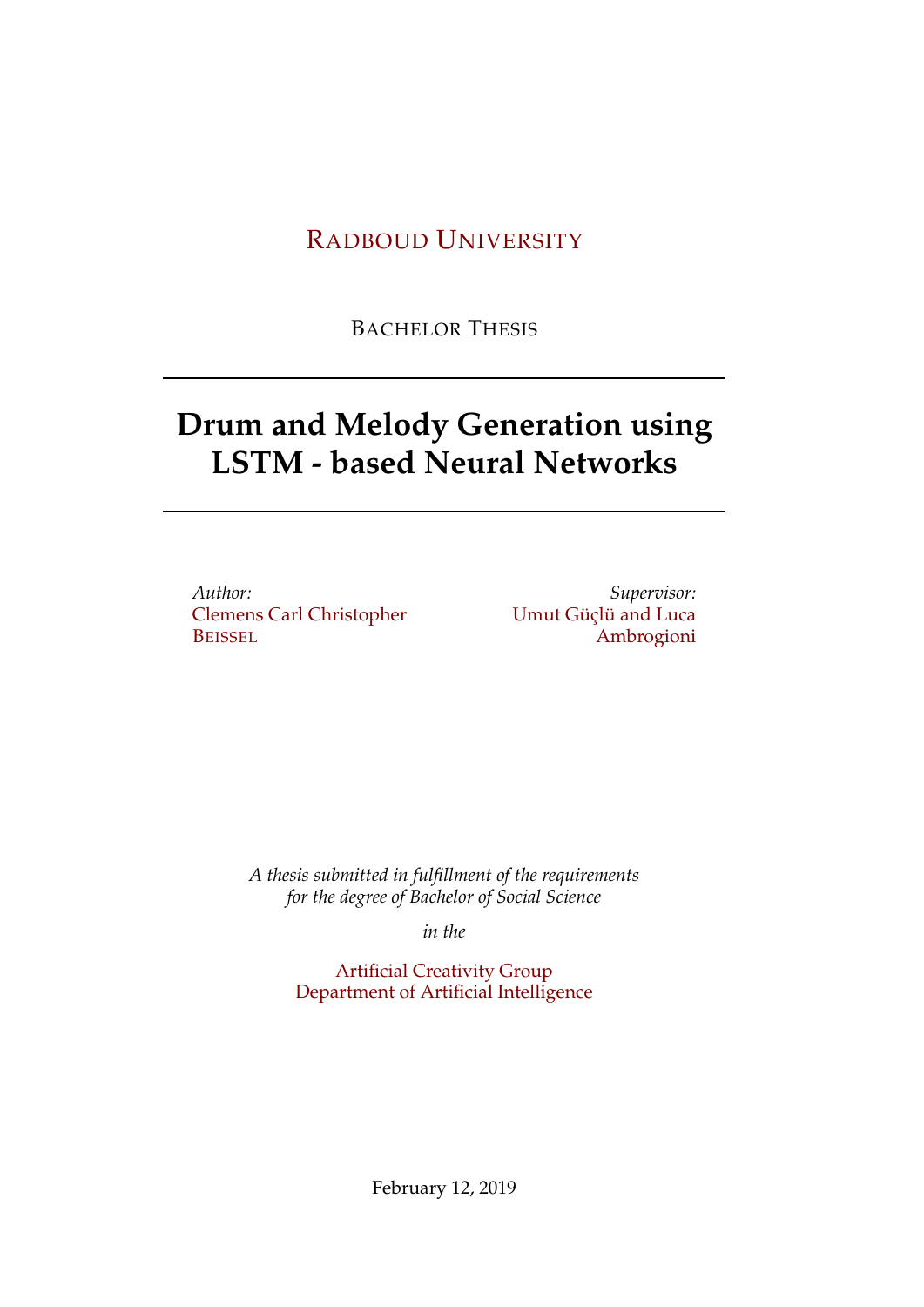## **Contents**

| 1 | <b>Introduction</b> |                                           |                         |  |  |  |  |  |
|---|---------------------|-------------------------------------------|-------------------------|--|--|--|--|--|
|   | 1.1                 | <b>Neural Networks</b><br>.               | ii                      |  |  |  |  |  |
|   |                     | Recurrent Neural<br>1.1.1                 |                         |  |  |  |  |  |
|   |                     | <b>Networks</b><br>.                      | iii                     |  |  |  |  |  |
| 2 |                     | iii<br><b>Literature Research</b>         |                         |  |  |  |  |  |
| 3 |                     | Creativity in Artificial Intelli-         |                         |  |  |  |  |  |
|   | gence               |                                           | iv                      |  |  |  |  |  |
|   | 3.1                 | Applications                              | iv                      |  |  |  |  |  |
|   | 3.2                 | <b>Discussion and Limitations</b>         | $\overline{\mathbf{V}}$ |  |  |  |  |  |
| 4 |                     | <b>General Idea</b><br>v                  |                         |  |  |  |  |  |
| 5 |                     | <b>The Dataset</b>                        | V                       |  |  |  |  |  |
| 6 |                     | <b>Preprocessing the Data</b>             | vi                      |  |  |  |  |  |
|   |                     | 6.1 Drum Generation                       | vi                      |  |  |  |  |  |
|   | 6.2                 | Melody Generation                         | vi                      |  |  |  |  |  |
| 7 |                     | <b>Implementation of the Networks vii</b> |                         |  |  |  |  |  |
|   | 7.1                 | Network Structure                         | vii                     |  |  |  |  |  |
|   |                     | 7.1.1<br>EmbedID                          | vii                     |  |  |  |  |  |
|   |                     | $LSTM \ldots \ldots$<br>7.1.2             | vii                     |  |  |  |  |  |
|   |                     | 7.1.3<br>Linear                           | viii                    |  |  |  |  |  |
|   |                     | Dropout<br>7.1.4                          | viii                    |  |  |  |  |  |
|   |                     | 7.1.5<br>Temperature mod-                 |                         |  |  |  |  |  |
|   |                     | ulated Softmax                            | viii                    |  |  |  |  |  |
|   | 7.2                 | Training the Models                       | viii                    |  |  |  |  |  |
|   |                     | Parallel Sequential<br>7.2.1              |                         |  |  |  |  |  |
|   |                     | Iterator                                  | ix                      |  |  |  |  |  |
|   |                     | 7.2.2<br><b>BPTT Updater</b>              | ix                      |  |  |  |  |  |
| 8 | <b>Results</b>      |                                           | ix                      |  |  |  |  |  |
|   |                     | 8.1 Generating Patterns                   | ix                      |  |  |  |  |  |
|   |                     | 8.1.1 Drums                               | ix                      |  |  |  |  |  |
|   |                     | 8.1.2 Melodies                            | X                       |  |  |  |  |  |
|   |                     | 8.2 Analysis                              | $\boldsymbol{\chi}$     |  |  |  |  |  |
|   |                     | 8.2.1 Drums                               | $\boldsymbol{\chi}$     |  |  |  |  |  |
|   |                     | 8.2.2 Melody                              | xi                      |  |  |  |  |  |
| 9 |                     | <b>Conclusion</b>                         | xi                      |  |  |  |  |  |
|   | 9.1                 | Discussion                                | xi                      |  |  |  |  |  |
|   |                     | 9.2 Future Prospects                      | xii                     |  |  |  |  |  |
|   | <b>References</b>   |                                           | xiii                    |  |  |  |  |  |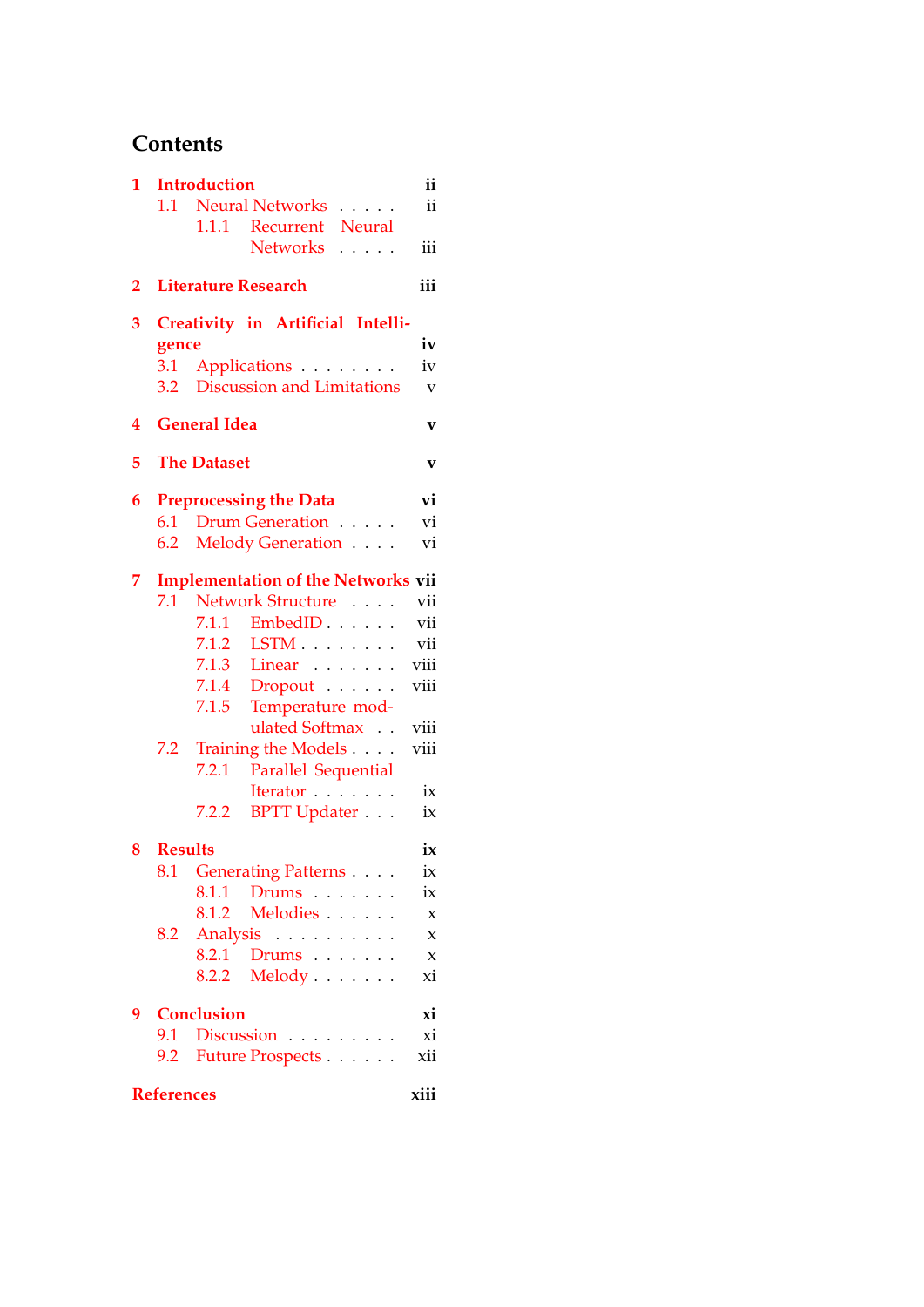## **Abstract**

For this project, I constructed two LSTM - based neural networks that can generate monophonic melodies and polyphonic drum patterns. As opposed to projects which were conducted in the past, this attempt was focused on a combination of genres rather than training on only one instrument from one genre. When generating melodies, the patterns that resulted from this challenge were somewhat chaotic with some potentially inspirational exceptions. Generated drums, on the other hand, oftentimes converged to an "average of all genres" when no controlled randomness was introduced (section [7.1.5\)](#page-8-2). A better imitation of the training data can certainly be achieved by using only one genre. But the involvement of several different genres led to a more unpredictable and creative outcome.

## <span id="page-2-0"></span>**1 Introduction**

The creation of music has been part of the human race since the beginning of mankind. It has always been an art that can only be performed by humans. But now, in the 21th century, technology has been evolved so far that computers are showing signs of intelligence and creativity.

A creative process is usually highly dependent on a sequence of contextual actions. These actions are, by themselves, not considered creative, but it is the interaction in which they are executed that forms a creative product. Movies, paintings and dance performances are examples of creative performances, that are constructed from a sequence of actions where every action depends on the history of previous actions. Music also belongs to this category where the sequential actions can be represented by notes, ranging from the



lowest  $C_0$  to the highest  $C_{11}$ .

In order to concatenate notes in such a way that they form a coherent piece of music, a basic understanding of harmonics and note dynamics is necessary. Teaching a human about which note arrangements result in a pleasant piece of music, is rather trivial but there occur many difficulties and roadblocks when it comes to training a computational network.

#### <span id="page-2-1"></span>**1.1 Neural Networks**

Machine learning works by feeding a network different input files from a specific category and then evaluating the network's output while adjusting its parameters. The input can hereby take the form of images or videos, but it can also be in the form of music. The most popular example of a neural network is the feed forward network (FFN) which consists of an input and output layer and multiple hidden layers in between where every layer consists of a varying number of perceptrons that are connected to all perceptrons of the next layer (*[From](#page-13-2) [perceptron to deep neural nets](#page-13-2)*).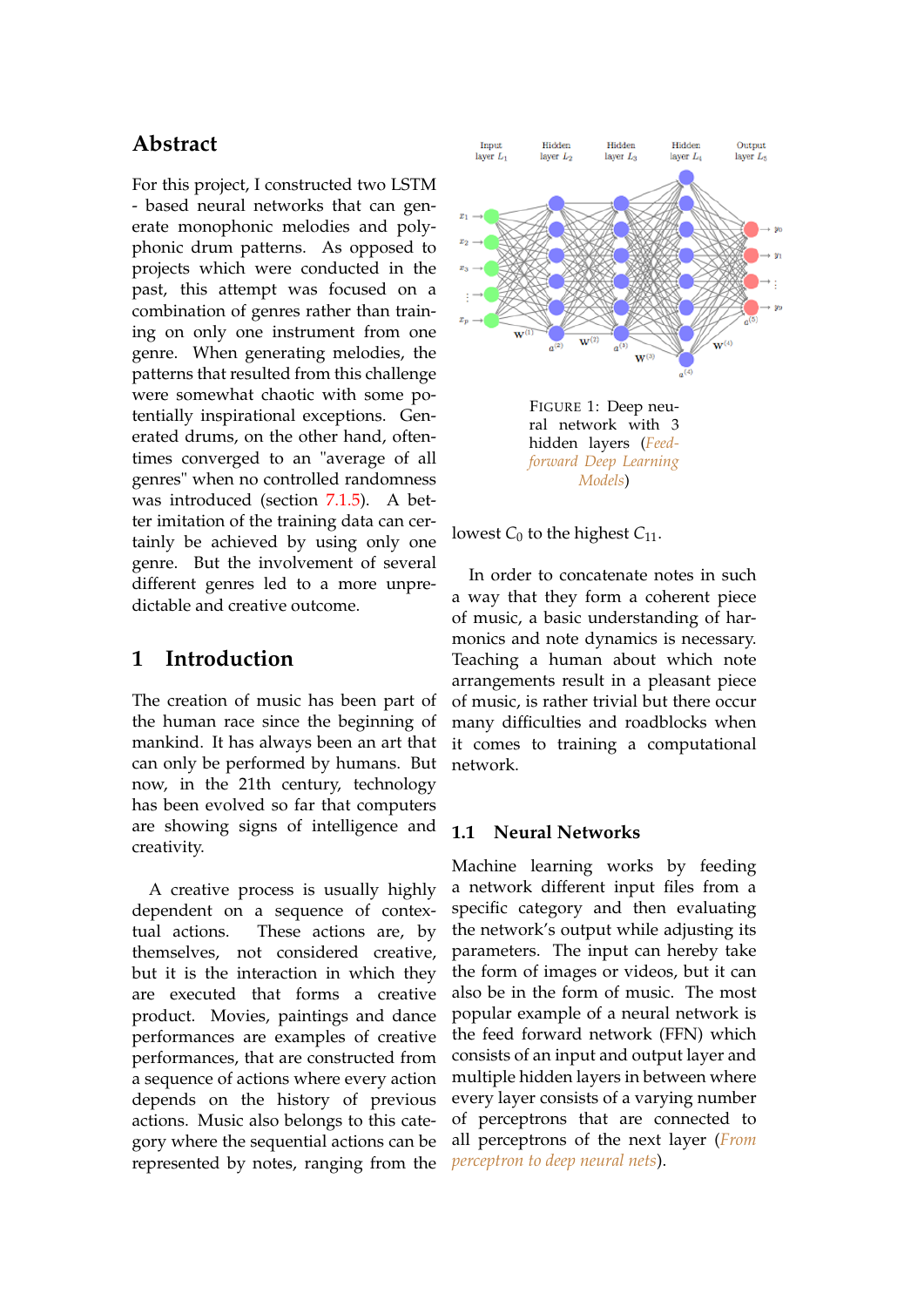

FIGURE 2: Single perceptron in a neural network (*[From percep](#page-13-2)[tron to deep neural nets](#page-13-2)*)

A perceptron is a single neuron / node in a network's layer that receives the accumulated result of every other perceptron of the previous layer multiplied by its connection strength (weight). Based on this information, it outputs either 0 or 1, depending on its threshold function.

A network has to be trained with values that match the dimensions of its input layer so music pieces have to be encoded into a particular datastructure. For this purpose, I have processed the information of MIDI files that contain information about starting times, ending times and pitch of all notes for every instrument in a music track, rather than rich audio signals. However, due to the length of a music track, which varies from piece to piece, I cannot use a simple FNN for generating music since the size of the input dimensions are not fixed. Therefore, I used a special type of network, the recurrent neural network (RNN).

#### <span id="page-3-0"></span>**1.1.1 Recurrent Neural Networks**

Generally speaking, a RNN is a special type of neural network which computes its output based on the current input and its computational history. This makes it possible to feed the network single notes which are used to predict the next note. However, the output of RNNs can be corrupted by vanishing gradients that cause the network's information to be multiplied by very small numbers (TIME, [2015\)](#page-13-3). This happens because normal RNNs have to feed their entire information through all cells to get to the cell that is currently processed. For this reason, I implemented a more complicated type of RNN strucutre, the long short-term memory (LSTM). The salient properties of this building block are discussed in section [7.1.2.](#page-7-3)

With this knowledge, I trained two RNNs with a large number of instruments from different genres. The networks should be able to generate monophonic melodic midi files and polyphonic drum patterns. Due to the numerous possible combinations of notes and the subjective quality of a piece of music, these two tasks are a challenging exercise for artificial intelligence. Especially, when the networks are fed with several genres.

This leads me to ask the following research question:

*Can LSTM-based neural networks generate subjectively pleasant percussive and melodic patterns when fed with several different genres?*

This question, creativity in computers, implementation, results and alternative approaches are discussed in this paper.

## <span id="page-3-1"></span>**2 Literature Research**

There has been a lot of research in the field of generative modelling of music with artificial neural networks. Most of the research is done by implementing LSTMs (long short-term memory), a special kind of RNN structure, which have been proven to be very powerful in combination with music generation and genre classification. Furthermore, the vast majority of research appears to be focused on one specific genre or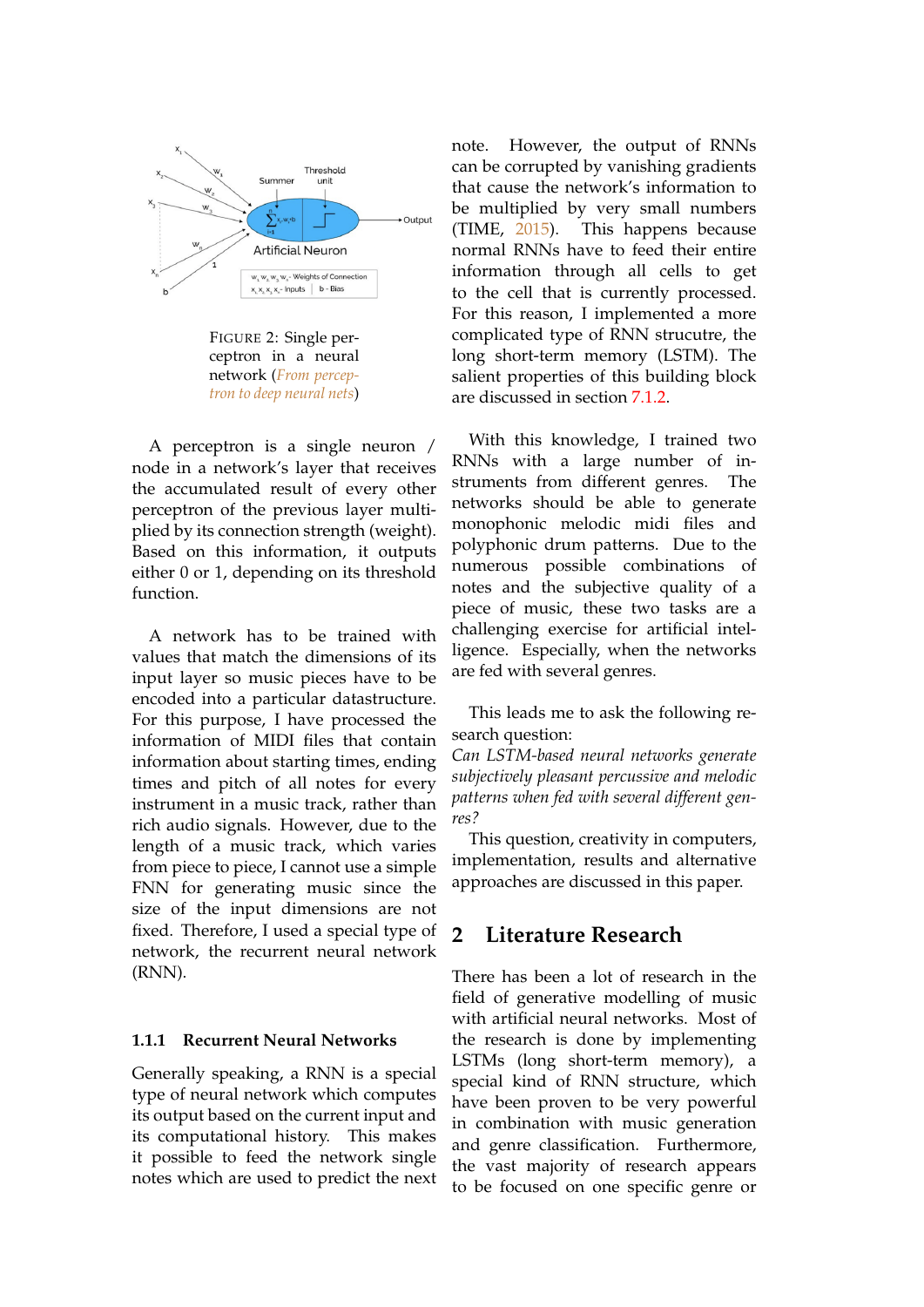musical instrument, as opposed to my approach of combining several genres and instruments into two models.

I would say that "Google" is currently the leader, when it comes to artificial music production. Among other things, their latest project "Magenta" is capable of composing music that is pleasant to a lot of people. They have had a lot of success using RNNs as can be seen in one of their latest models "Performance RNN", which can generate classical polyphonic piano music based on live performances of real artists (Hutson, [2017\)](#page-13-4). It incorporates dynamics and expressive timings in order to give the generated music a human touch. Also, they only trained their model on piano performances to keep the output in a confined range.

Another successful state-of-the-art model by Magenta is the "Music Transformer" (Huang et al., [2018\)](#page-13-5). It is a sequence model that is based on self-attention in contrast to the LSTM "Performance RNN" model. Normal LSTMs cannot generate music with longterm coherence, which is quite important for whole pieces of music. They are capable of generating music that sounds familiar to a specific start sequence for a couple of moments but they deviate from the main theme relatively quickly. A transformer-based model, however, has direct access to all previous states, as opposed to a LSTM based model that compresses all previously encountered notes into a fixed-size hidden state (*[music transformer magenta](#page-13-6)*). This makes it able to form long-term coherences for common song structures that contain reoccuring themes. However, when it comes to music, relative timing of notes is essential. Modulating self-attention based on pairwise distances turned out to be quite memory-expensive so that minute-long compositions were computationally intractable (Huang et al., [2018\)](#page-13-5). Magenta tackled this problem by introducing relative positional

information, which allows attention to be modulated by how far two notes are apart in a sequence (Huang et al., [2018\)](#page-13-5). This made it possible to generate minute long sequences of coherent music due to the now linear memory dependency.

Another successful approach has been researched by Nicolas Boulanger-Lewandowski, Yoshua Bengio and Pascal Vincent. They modelled temporal dependencies using a combination of a restricted Boltzmann machine and a recurrent structure to be able to generate and predict polyphonic music (Boulanger-Lewandowski, Bengio, and Vincent, [2012\)](#page-13-7). The accuracy of their models were slightly higher than the accuracy of a traditional LSTM. Thus they have shown that LSTMs might not be the best network structure when it comes to generating music.

My motivation for building a LSTM based neural network originates from the thought that drum patterns are highly repetitive and can therefore be modelled quite well by LSTMs since they do not rely on reoccuring themes of any kind. Melodies, on the other hand, are very "theme-dependent" and LSTMs are not able to make predictions based on a specific chunk of events (Huang et al., [2018\)](#page-13-5). Despite this fact, I want to compare the performance of both models based on their accuracy with which they predict MIDI events and their ability of generating creative note patterns.

## <span id="page-4-0"></span>**3 Creativity in Artificial Intelligence**

## <span id="page-4-1"></span>**3.1 Applications**

Modelling human creativity is an important aspect in artificial intelligence, especially when looking at it from a psychological perspective. It can aid the process of understanding creativity in humans and it can help by specifying or altering the definition of creativity in general.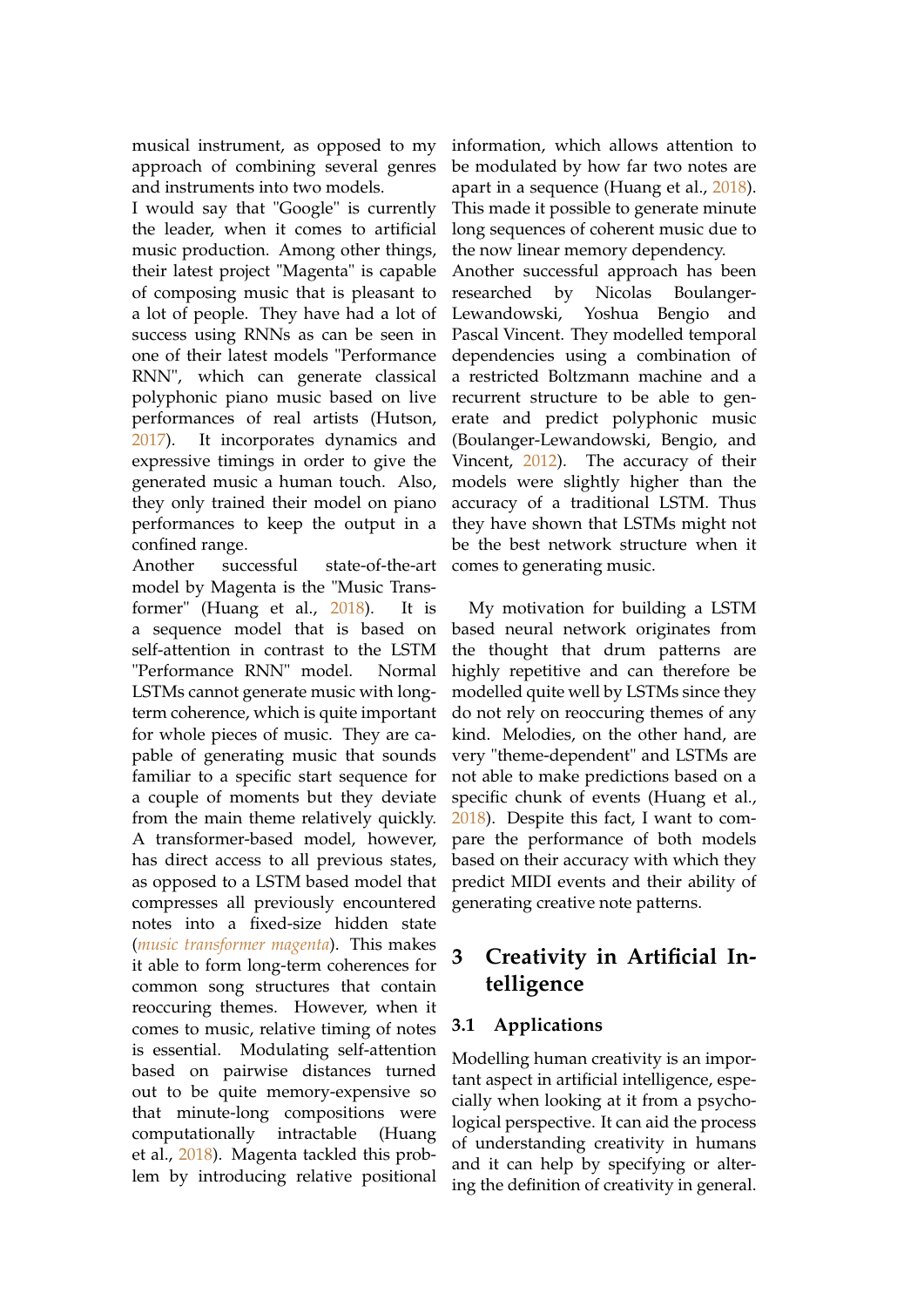Also, creative programs could support the work in laboratories and the market place (Boden, [1998\)](#page-13-8) by guiding the development of tools via a better understanding of human intelligence and creativity. When it comes to music, an artificially generated note pattern could help inspire the user in terms of producing subjectively better tracks.

#### <span id="page-5-0"></span>**3.2 Discussion and Limitations**

Many people believe that creativity is a purely human phenomenon and that creative brilliance, in particular, can only be achieved by humans (Bringsjord and Ferrucci, [1999\)](#page-13-9). But there are some people who think of creativity as a more rational process than first meets the eye.

Computers work in a very rational way: You can retrace a computer's output by analyzing the functions that processed the input. But if there are thousands of connections between input and output that are all functioning in a slightly different way, it is hard to determine if the output is indeed of rational nature.

It is important to note that real creativity is hard to define because it is difficult to evaluate. A network can predict the genre of a piece of music without someone questioning its creativity due to the non-ambiguous targets through which the network learns. But when it comes to generating something that matches the input space, evaluation tends to be hard just like in the real world.

There are people who are asking themselves whether humans are merely machines (Bringsjord and Ferrucci, [1999\)](#page-13-9) since, just like our brains, a neural network consists of a vast amount of interconnected nodes. This is an interesting theory because of the fact that contemporary networks do not have nearly as many neurons as a real brain and would lack the computational resources for efficiently using them. The truth value of this theory can therefore better be determined in a future where the limits of a

neural network are not bound to processing power.

## <span id="page-5-1"></span>**4 General Idea**

The goal of this project was, to create two artificial neural networks, that can generate drum patterns and melodic sequences. The general idea was taken from a language modelling approach, where a network is trained to predict the next word, based on the history of the previous words. This approach was simply transformed into predicting the next note (or percussive combination), based on the history of the previous events.

The models had to be able to generate a sequence of notes, when feeding the output back into the model. This is why a convolutional network, that Fourier transforms a synthesized audio file into a frequency spectrum, is out of question, despite its good classification accuracy for genres and instruments (Choi et al., [2017\)](#page-13-10). Of course, a frequency representation of a sound is much more informative, than only information about the pitch, but especially when generating drums, the frequency stays quite stable over the set of percussive instruments, so pitch and timing of notes should be adequate for an accurate prediction.

## <span id="page-5-2"></span>**5 The Dataset**

I used the Lakh MIDI dataset (Raffel, [2016\)](#page-13-11) for the purpose of building generative models. It contains over 170.000 MIDI files, but training on that many midi files would take too much time, therefore I used a subset of around 3.000 files that are matched to the entries of the "Million song database" (Bertin-Mahieux et al., [2011\)](#page-13-12). The dataset consists of a great variety of genres, reaching from Classic to Deathmetal. When training the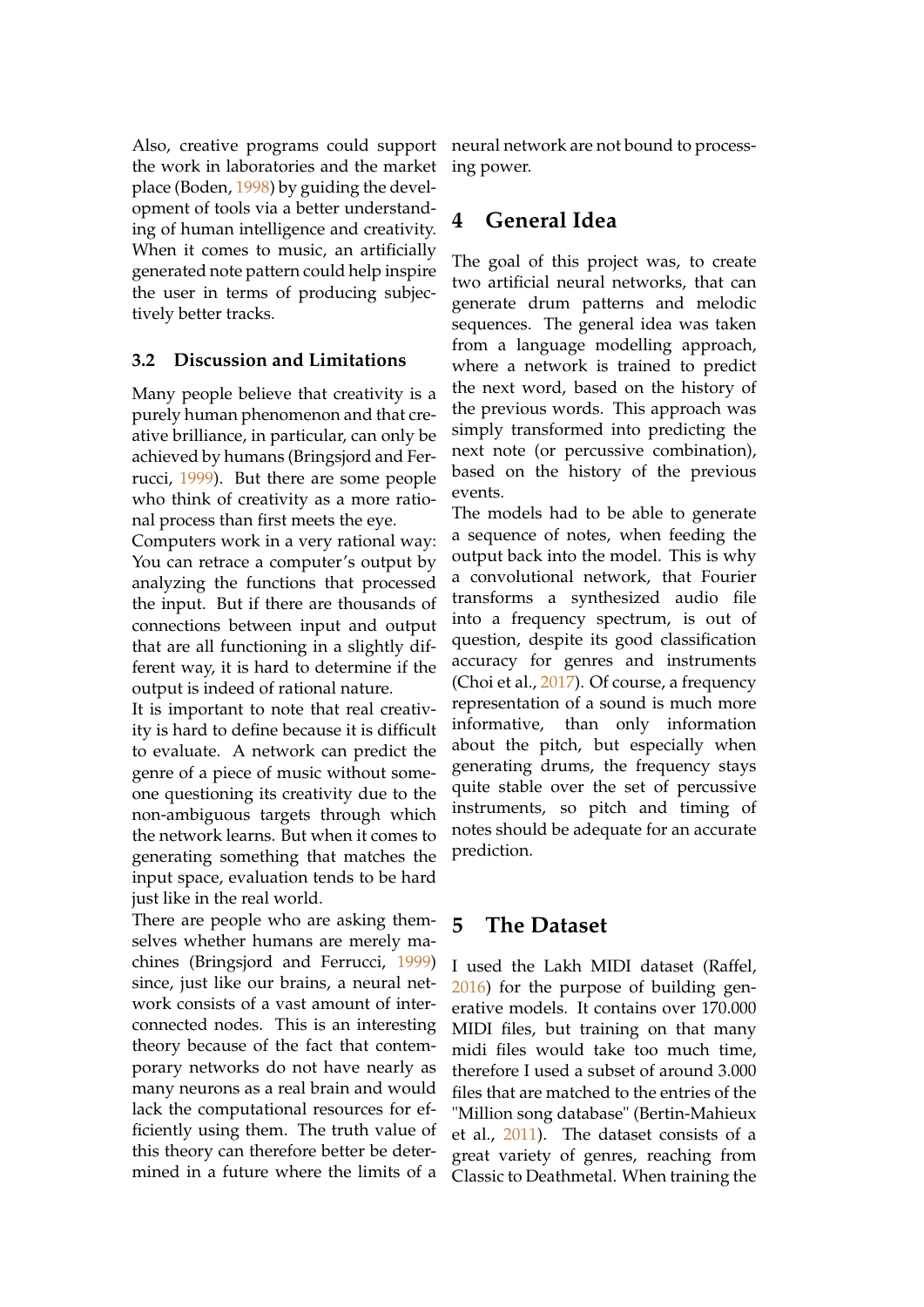models, I used MIDI files from numerous genres to achieve an evenly distributed set of possible outputs.

## <span id="page-6-0"></span>**6 Preprocessing the Data**

The processing differs slightly from model to model, but both pre-processed lists contain a large number of intervals where no note is played. This would bias the models in a direction where only successive sequences of zeros would be predicted. To prevent this, I experimented with deleting all sequences from the data that overshoot a specific amount of successive zeros.

## <span id="page-6-1"></span>**6.1 Drum Generation**

For the **drum generating network**, it is important that the input and output are polyphonic since there are a lot of times when two or more percussive instruments are played simultaneously. It is essential to capture those time points since they define the groove of a drum pattern.

Magenta provides powerful functions for this purpose: I used the DrumExtractor to extract drum tracks from a quantized note-sequence. The quantization was achieved by the Quantizer.transform function from the note\_sequence\_pipelines. I transformed the resulting drum tracks into a binary representation by using a default list of drum pitches consisting of 9 percussion types. Thus, every note from a drum track was matched to a percussive instrument in the drum list. This allowed me to squash the whole pitch range into a concise group of 9 drums, making it possible to keep the polyphonic aspect of the midi files intact. The binary representation is saved as an array with length 9, where every value can either be 1 or 0. This makes a total of  $2^9$  possible combinations, where every combination can be expressed as a binary number. For instance, the

combination  $[0, 0, 0, 0, 1, 0, 1, 1, 1]$  can be decoded into the integer 23. Since the EmbedID function takes an array of integers, every encoded binary time stamp has to be decoded into an integer and to be appended to a list.

This process was repeated for training, validation and test sets, where each set has its own share of midi files. This is important in order to validate the model with data that it has never seen before during training.

## <span id="page-6-2"></span>**6.2 Melody Generation**

Since melodies are very often polyphonic, it would be desirable to also represent them in a binary fashion. However, my approach made this impossible due to the enormous number of potential combinations  $(2^{128})$ . Luckily, a polyphonic representation is not mandatory since melodies can also be generated without chords. This is why the input and output of the **melody generating network** is monophonic.

The (mostly) polyphonic information of instruments has to be converted into monophonic information, which was done using the MelodyExtractor from Magenta, which extracts monophonic melodies from a quantized notesequence while filtering percussive information. I squashed the pitch range of 128 notes into a range of 35 pitches to constrict the number of possible predictions while preserving the pitch relative to the octave.

The resulting one-hot matrix consists of only one active note at a time step and can therefore be converted into an array of indices where an index stands for the position of the 1 in a one-hot array. The resulting integers of every midi file are then simply concatenated after each other to form the data arrays.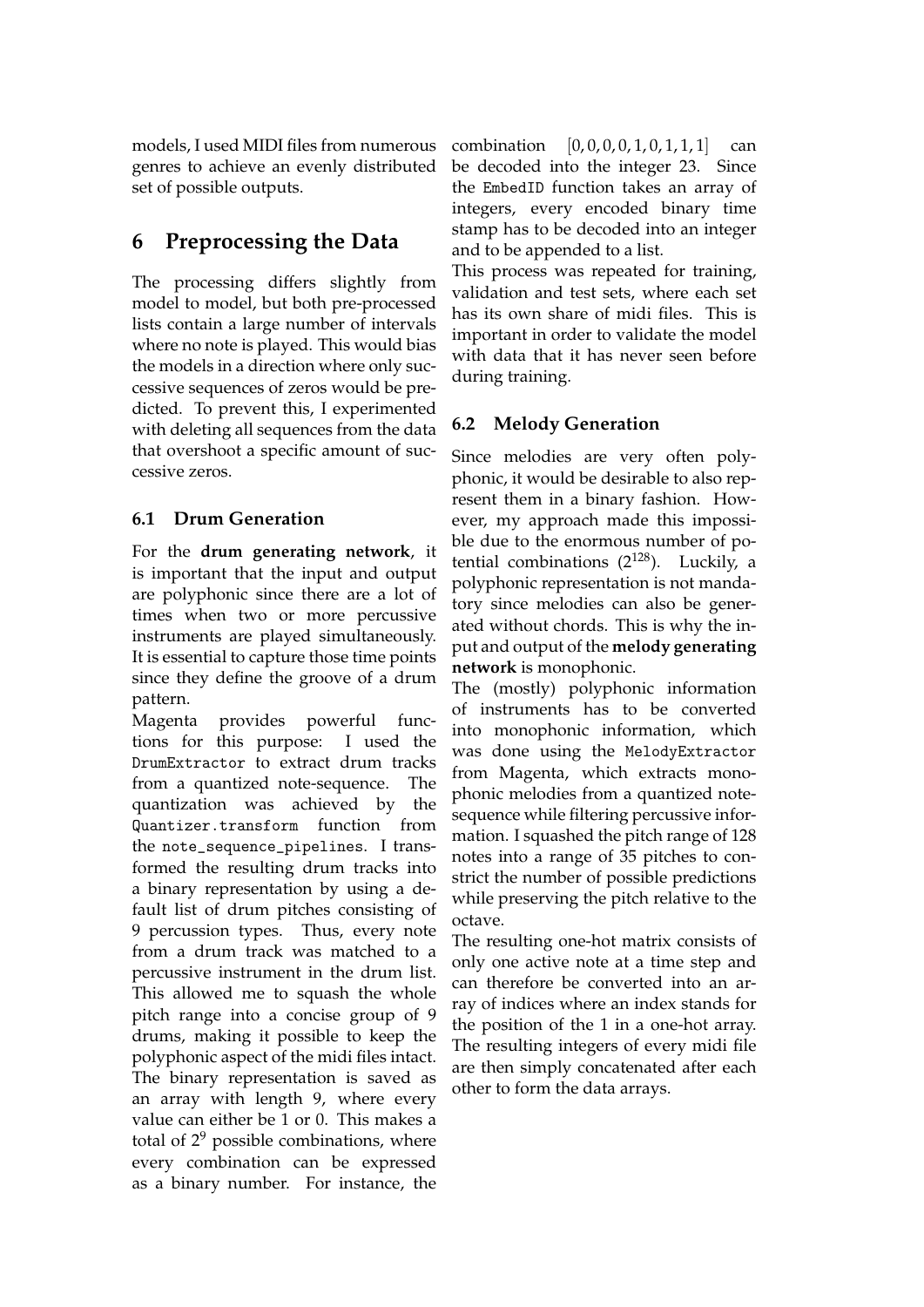| Layer       | In  | Out |   |
|-------------|-----|-----|---|
| EmbedID     | 512 | 512 |   |
| <b>LSTM</b> | 512 | 256 | າ |
| <b>LSTM</b> | 256 | 128 | 3 |
| Linear      | 128 | 512 |   |

TABLE 1: Network structure of drum generation model

| Layer       | In | Out |   |
|-------------|----|-----|---|
| EmbedID     | 36 | 36  |   |
| <b>LSTM</b> | 36 | 18  | 2 |
| <b>LSTM</b> | 18 | q   | 3 |
| Linear      | g  | 36  |   |

TABLE 2: Network structure of melody generation model

## <span id="page-7-0"></span>**7 Implementation of the Networks**

In order to generate music, the networks had to make predictions based on their history of previously encountered notes. Therefore a recurrent neural network structure (RNN) has been used to encapsulate this idea. Given an input stream  $x_0$ ,  $x_1$ ,  $x_2$ , ...,  $x_n$  and an initial state  $h_0$ , a RNN iteratively updates its state by *h<sup>t</sup>* = *f*(*x<sup>t</sup>* , *ht*−1) (*[Chainer Documentation](#page-13-13)*). For the network, this is essential in order to predict notes that stay in a particular context to each other. A traditional deep neural network would not suffice in this case, as it assumes a fixed dimensional input size, rather than an input stream of undefined length.

### <span id="page-7-1"></span>**7.1 Network Structure**

The networks consists of an EmbedID link, two long short-term memory (LSTM) layers and a linear output layer. Furthermore, Chainer's dropout function is called on the output of every layer except the last.

#### <span id="page-7-2"></span>**7.1.1 EmbedID**

The EmbedID link converts the input pitch / binary decoded integer into an array that fits the number of possible notes / combinations. The possible notes for the melody generating model is 36, whereas the possible drum combinations for the drum generating model is 512, including the time step where no note is played. I used the EmbedID link (over a one-hot vector input) because integers are computationally much more efficient than one-hot vectors.

#### <span id="page-7-3"></span>**7.1.2 LSTM**

The two LSTM instances are fully connected layers, which handle the sequential input. They are the core of the network where the internal state of the current computation is stored and the dimension of the input is compressed, like in a normal fully connected hidden layer. LSTMs enable the network to make long-term dependency-based predictions for the next combination of notes.

A LSTM link consists of multiple 'gates', which control the cell state of a layer. The first gate is essentially a sigmoid function, that takes the last output  $h - 1$ and the current input *x* and puts out a number between 0 and 1, which is element-wise multiplied with the cell state. This tells the cell state which information to keep and which to "forget". (*[Understanding LSTM networks](#page-13-14)*)

The next cluster of layers decides, what new information to add to the cell state. This is done by another sigmoid function, that determines which values to update, combined with a tanh layer, that creates an array of potentially new information. This filtered new information than is added to the cell state in order to update the state.

Finally, the output of the cell state can be computed by another gate mechanism, that filters what parts of the cell state should be put out at a particular time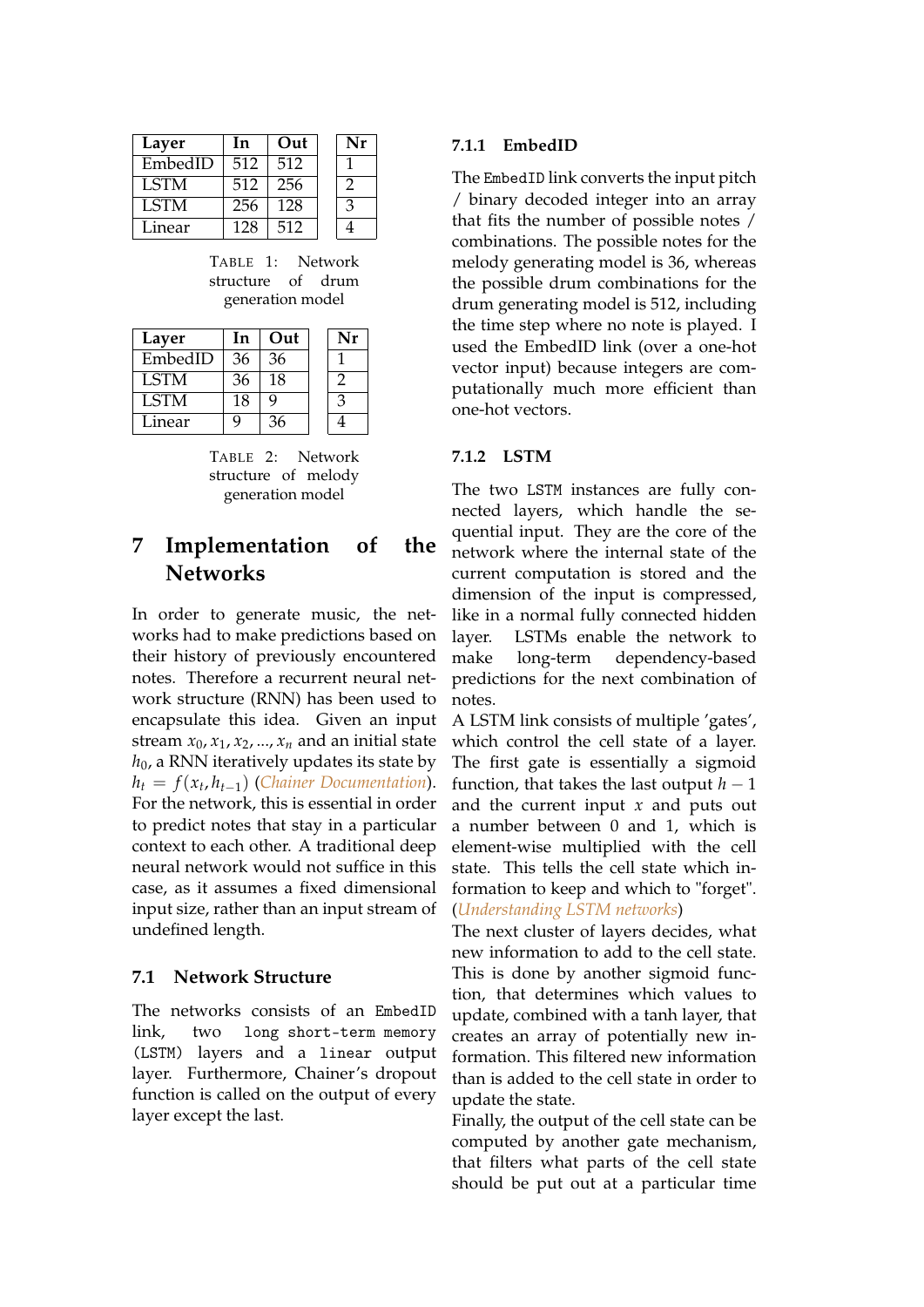<span id="page-8-4"></span>

*[derstanding LSTM net](#page-13-14)[works](#page-13-14)*)

step *t*. (*[Understanding LSTM networks](#page-13-14)*)

A graphical representation of a LSTM is depicted in figure [3.](#page-8-4)

Chainer's lstm function implements this functionality efficiently via those computations:

$$
c = tanh(a)\sigma(i) + c_{prev}(\sigma(f))
$$
  

$$
h = tanh(c)\sigma(o)
$$

#### <span id="page-8-0"></span>**7.1.3 Linear**

The linear layer acts as a normal fully connected output layer, where a predictive variable for the next note / combination is computed. Its output is computed  $\frac{dy}{dx}$  *f*(*x*) = *W* \* *x* + *b*, where *W* and *b* are the weights and biases of the link, that are updated over time.

#### <span id="page-8-1"></span>**7.1.4 Dropout**

This function drops elements of the input variable with a chance of 50% to prevent the network of getting overfitted on the training data. Overfitting occurs when a network excessively is trained on a specific dataset. So the model is biased towards predicting only values that make sense in context with the training data. That means the accuracy for other distinct datasets would be poor since the network's weights would have an increased strength towards the right values of the training data.

#### <span id="page-8-2"></span>**7.1.5 Temperature modulated Softmax**

The datasets are filled with values that make out a dominating proportion of the whole set of notes. This can result in a model which is biased towards notes that have a high occurrence percentage. The result can be long sequences of one and the same note without any change at all. To prevent this, I introduced a temperature variable *T* that controls the entropy *E* of predicted note sequences. It does so by dividing the "raw" predicted values *Ppre* of the network by *T* in order to compress the difference between notes that have a high occurrence probability and those that probably won't occur naturally. Therefore, high values of *T* modulate predicted sequences to be rather chaotic and low values keep the entropy of sequences flat. *T* is increased if *E* drops under a certain threshold and vice versa.

*E* is computed after a certain number of time steps after which *T* gets adjusted in order to keep *E* in the optimal range. If *V* is a note sequence with length *n*, then *E* is computed like this:

$$
E = \frac{1}{n} \sum_{i=0}^{n} \begin{cases} 1, & \text{if } V_i \neq V_{i+1} \\ 0, & \text{otherwise} \end{cases}
$$

After *Ppre* is divided by *T* it is passed to a softmax function that computes the normalized probability for every possible event 1 . . . *d* like this:

$$
P_{post} = P_{pre} / T
$$

$$
P = \frac{exp(P_{post})}{\sum_{d} exp(P_{post_{d}})}
$$

In order to generate a note / combination I sampled an index from the probabilistic distribution *P* that represents the corresponding event.

#### <span id="page-8-3"></span>**7.2 Training the Models**

In both models, I had to implement a parallel sequential iterator that iterates over the data sets and returns mini batches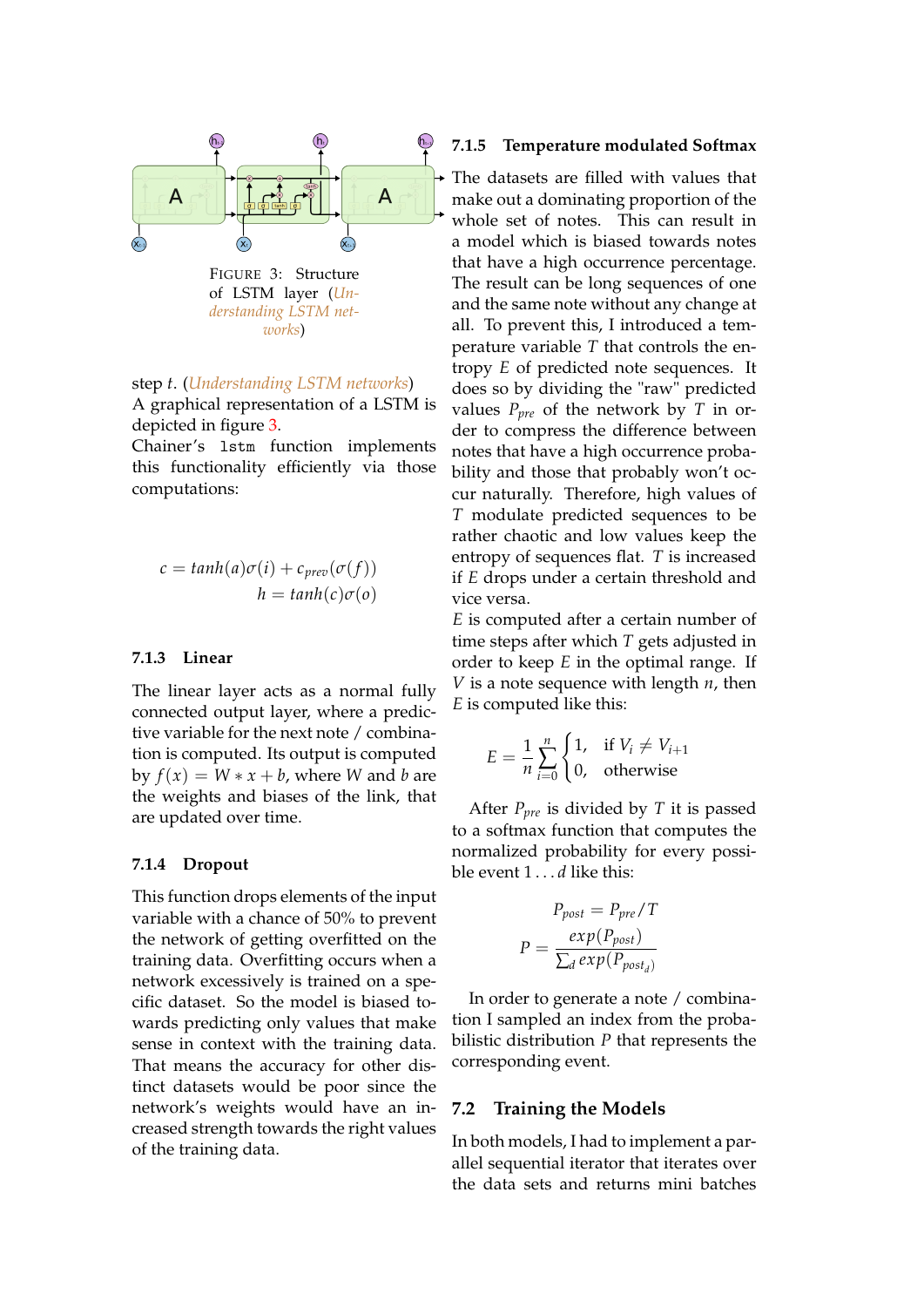and an updater which performs backpropagation through time and updates the weights and biases of the layers. Both of those classes were copied from the Language Model from Chainer and modulated, to fit the needs of my model (*[Chainer Documentation](#page-13-13)*).

### <span id="page-9-0"></span>**7.2.1 Parallel Sequential Iterator**

Built-in iterators from Chainer do not support aggregation into mini-batches from different locations (*[Chainer Docu](#page-13-13)[mentation](#page-13-13)*). This is, however, necessary in order to iterate over an extremely large sequence of notes.

The parallel sequential iterator creates mini-batches consisting of pairs of current and next notes at different positions in the data. Doing so, it creates index offsets that are equally spaced in the note sequence and it uses them to extract different chunks from the data dependent on the current iteration.

## <span id="page-9-1"></span>**7.2.2 BPTT Updater**

Since the data sequences consist of a large list of concatenated notes, it is not possible to perform backpropagation over the whole sequence. This would far exceed the memory capacities of the program. Therefore I had to think of another approach of updating the parameters of the network. This problem was solved by truncating the computation graph by unchaining the computation history of the loss variable. This way, the backpropagation can only be performed on a small range of time steps that has been controlled via a hyperparameter called "bproblen".

The updater works by accumulating the loss of a specific number of note pairs for the size of bproblen and then calling the backward function on the loss variable followed by unchaining the computation history.

Truncated backpropagation is heuristic and makes the gradients biased but it works well if the backpropagation length is long enough (*[Chainer Documentation](#page-13-13)*).

## <span id="page-9-2"></span>**8 Results**

## <span id="page-9-3"></span>**8.1 Generating Patterns**

In order to generate note patterns, I fed a starting note to the networks. The predicted output note is then fed back into the networks to generate a sequence. This is repeated until the sequence reaches a desired length.

## <span id="page-9-4"></span>**8.1.1 Drums**

I decoded every predicted percussive combination back into a binary representation consisting of 9 bits. After creating the corresponding MIDI file, it was plucked into the FPC drum machine of the digital audio workstation FL Studio. The default percussive samples of the drum machine where mapped to the first 9 notes, starting from  $C_0$ , in exactly the same order in which the drum sequences were extracted in the preprocessing stage.

When generating percussive combinations by always picking the index with the highest value from the probability distribution the generated output after a while converges to drum patterns that sound like an average of all genres with which the model was trained. By that I refer to a consistent 1/16 hi hat, a 1/2 snare drum and two 1/4 kick drums at the start of each beat. This is modulated by an occasional 1/32 hi-hat hit.

At the beginning of the generated sequences, the hi-hat appears to be hitting in a quite consistent 1/8 or 1/16 pattern. The kick and snare drum mostly appear in an alternated fashion that can sound slightly random at some times. However, the drum model only generates beats that consist of a hi hat, a snare drum and a kick drum. This is probably caused by a dominating number of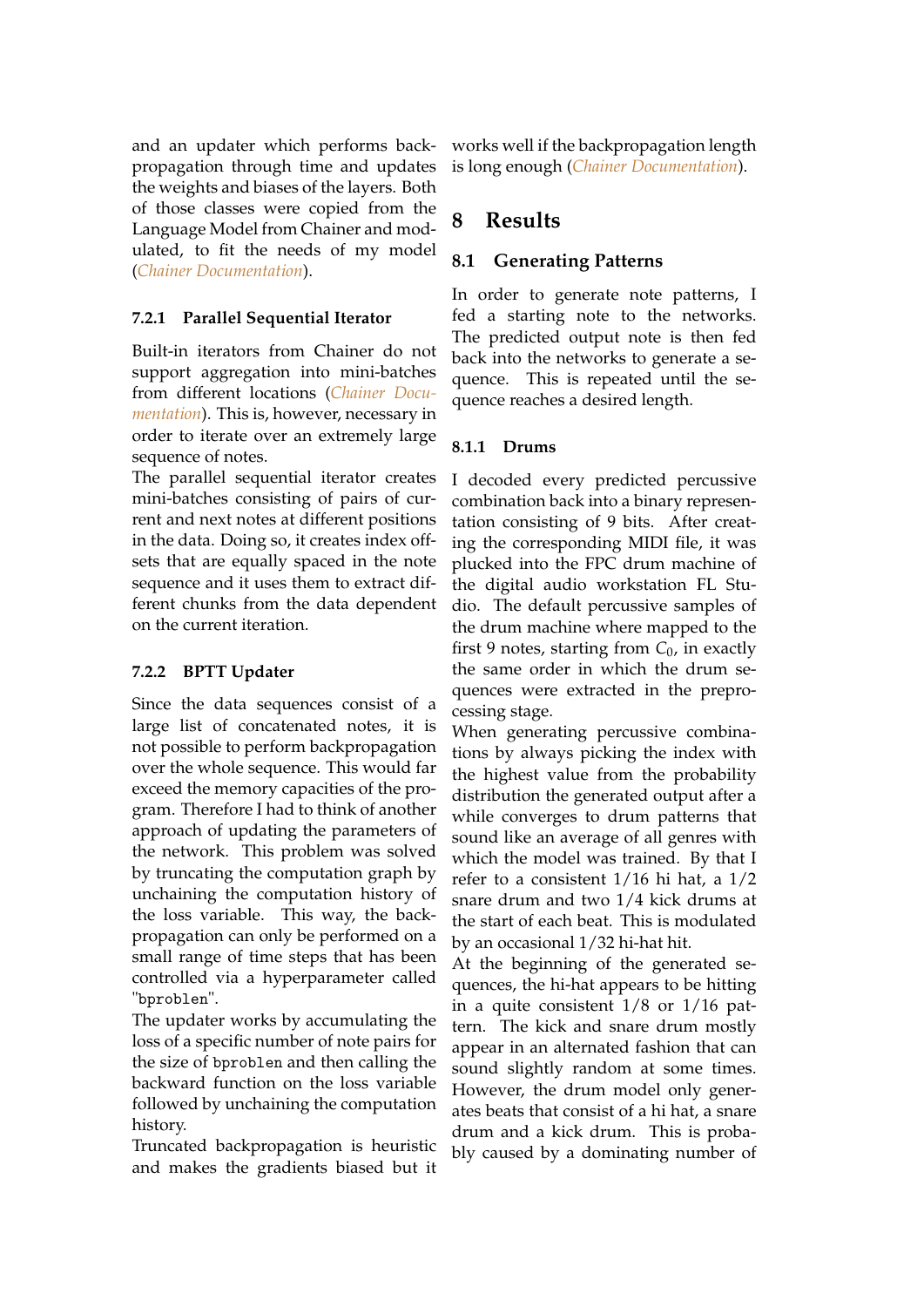appearances of those percussive instru-ments as can be seen in figure [6](#page-10-3) where, for instance, the combination 64 stands for a single hi-hat hit. There certainly are tom fills and cymbal hits in the training data but they only occur very seldom. These are more likely to occur when sampling events from a probability distribution with the corresponding chance. When applying this technique, the output is a lot more unpredictable, especially when modulating the probabilities with a dynamic temperature as discussed in section [7.1.5.](#page-8-2)

#### <span id="page-10-0"></span>**8.1.2 Melodies**

As opposed to drum patterns, melodies are a lot more dynamic with regard to possible note sequences due to the vast range of harmonics that fit to a particular note. Only picking the index with the highest predictive value therefore only produces sequences with very little change since the network becomes biased towards predicting long sequences of the same note. You can see that there are multiple notes to choose from when sampling from the probability distribution as shown in figure [4.](#page-10-4)

<span id="page-10-4"></span>

FIGURE 4: Probabilities of predicting note after softmax

Since every index in a predicted sequence corresponds to a single note, I could generate a MIDI file based on the raw samples from the softmax distribution. As for the output instrument, I used a regular sine wave with a short decaylow sustain envelope on the cutoff of a 12-dB lowpass filter accentuated with a hint of tube distortion and some reverb. I figured that the output instrument had to be of neutral electronic nature since the network was trained on so many different genres.

#### <span id="page-10-1"></span>**8.2 Analysis**



FIGURE 5: Accuracy of drum and melody models of all phases

<span id="page-10-2"></span>

<span id="page-10-3"></span>

FIGURE 6: combination occurrences for all 512 possible drum events

The drum model's accuracy and loss appear to be stabilizing after only two epochs with 0.77% and 0.86 respectively. The high accuracy can be explained by the mostly repetitive structure of the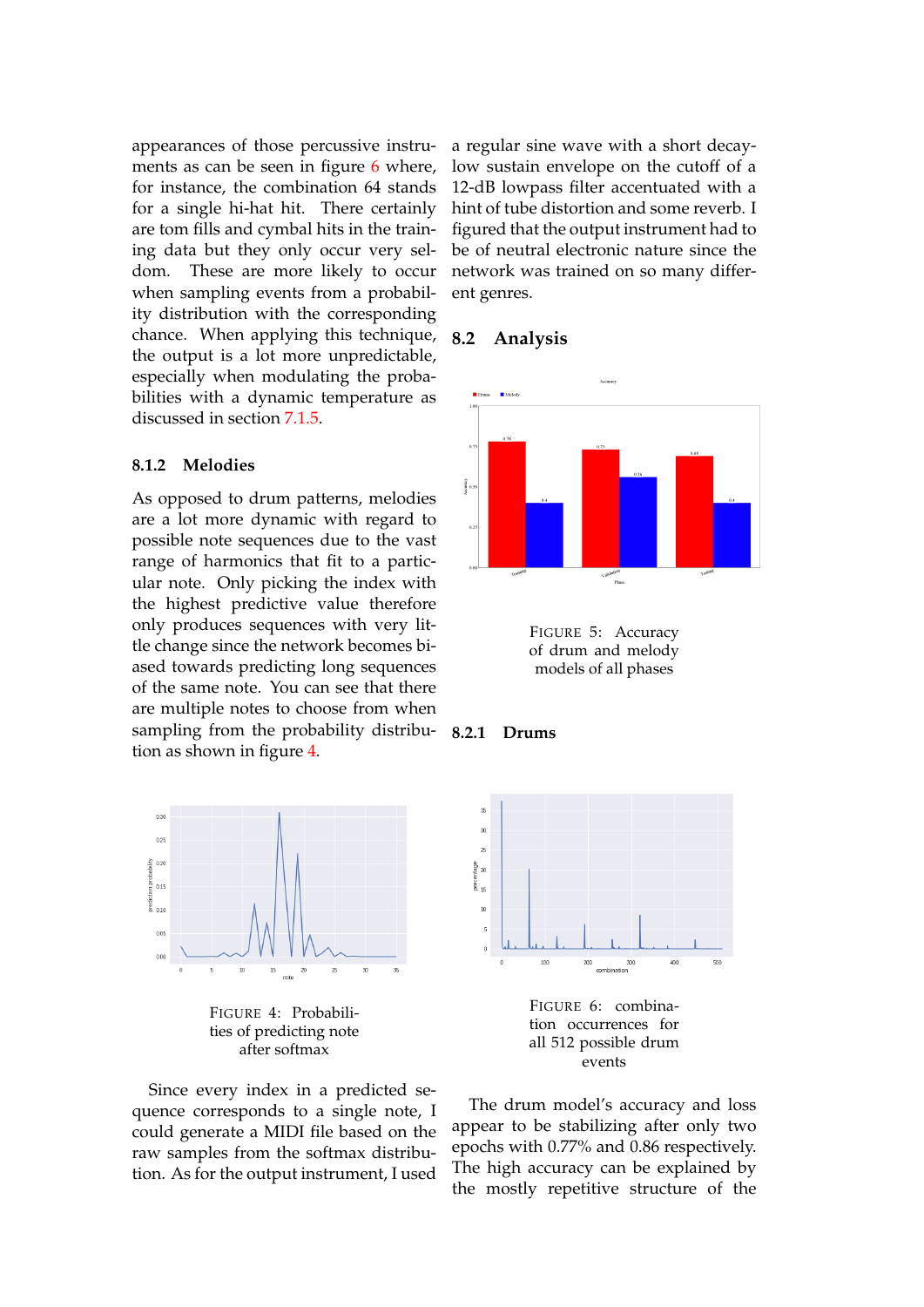training and validation data. The occurrence probability of a percussive combination is often only modulated by the previous three combinations, which makes a correct prediction quite probable.

Predicting the next combination of percussive instruments by feeding the network some testing data works quite well with a stable accuracy of 69% which is only slightly worse than the accuracy of the training model. However, the network does not predict uncommon combinations very often due to the increased strength of weights that are connected to more common combinations. But still, modulating the entropy of sequences with a volatile temperature gives generated drum patterns a touch of controlled randomness.

#### <span id="page-11-0"></span>**8.2.2 Melody**

<span id="page-11-3"></span>

The accuracy of the melody model is at around 40% for both, the training and testing phase. Considering the 36 possible combinations that are relatively uniformly distributed (figure [7\)](#page-11-3), this is quite high. The accuracy of the validation phase lays at around 55%. This can be explained by the dropout functions that are only active in the training phase.

## <span id="page-11-1"></span>**9 Conclusion**

Looking back at this project, there are many things which could be done differently in order to generate patterns that sound more musically. But still, experimentally combining several different genres into two models gave me some insight into the creative capacities of LSTM-based neural networks. There are certainly limitations regarding genre combination since the resulting patterns exhibit some events that sound contextually unpleasant. Some sections, however, could be used for inspirational purposes to guide the production process of manmade music.

Therefore, I cannot answer the research question in a nonambiguous way. On the one hand, the networks produce passages that are definitely usable in a musical context. On the other hand, the output can sometimes be a concatenation of MIDI events that sound rather meaningless.

#### <span id="page-11-2"></span>**9.1 Discussion**

The state-of-the-art networks are able to produce melodic patterns that are hard to differentiate from original performances. Only focusing on one instrument from one genre is probably the biggest reason for that. However, if I trained my network under this condition, one could argue that the resulting output is a mere imitation of the training data. By definition <sup>[1](#page-11-4)</sup>, this would defeat the purpose of programming a network capable of generating creative output since originality does not include mimicking. On the other hand, the combination of multiple genres can result in unusual ideas which are considered to be creative.

Expressive timings and dynamic velocity changes are from equal importance since they dissolve the electronic sterility

<span id="page-11-4"></span><sup>1</sup>[https://dictionary.cambridge.org/de/](https://dictionary.cambridge.org/de/worterbuch/englisch/creativity) [worterbuch/englisch/creativity](https://dictionary.cambridge.org/de/worterbuch/englisch/creativity)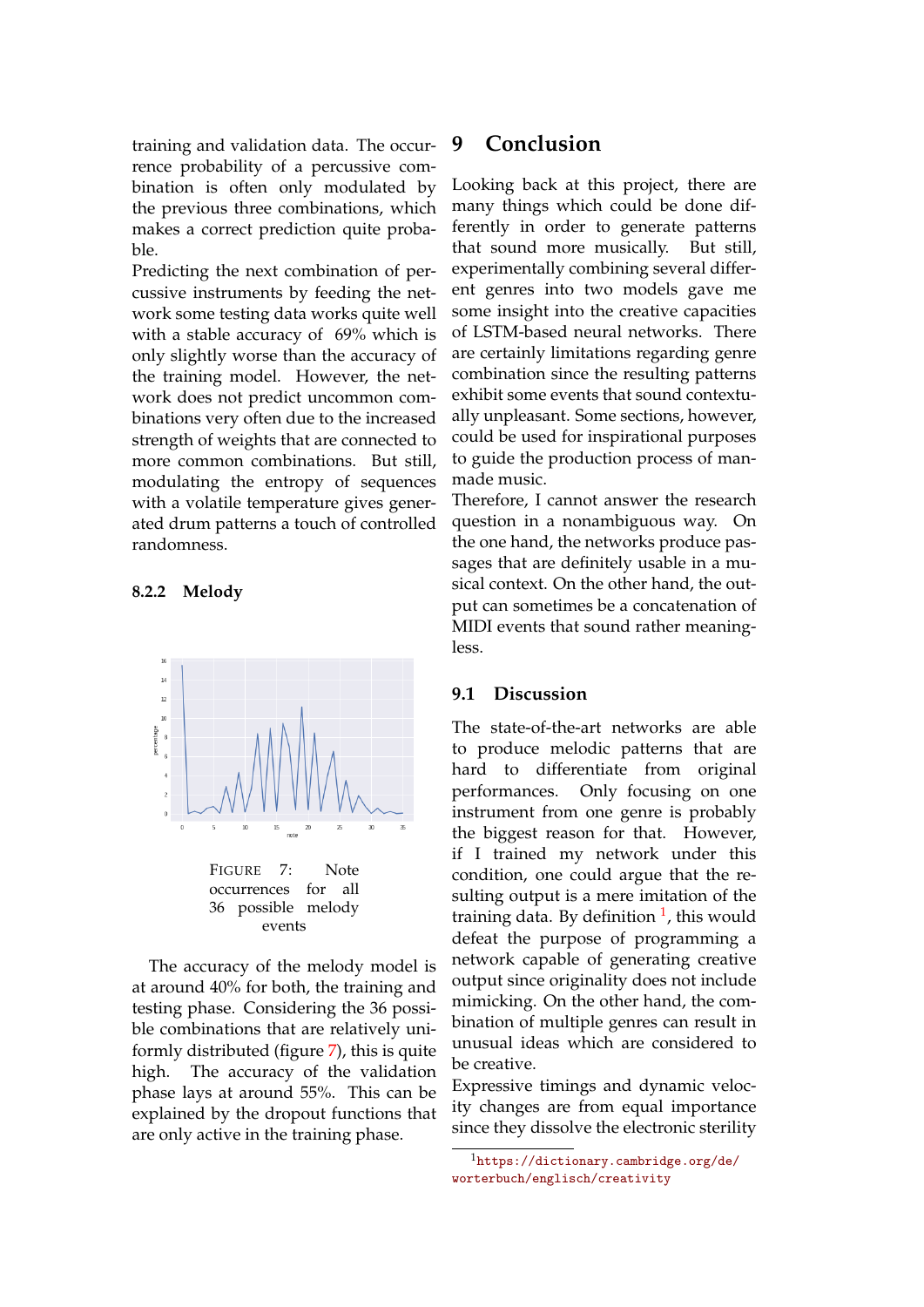of perfectly quantized note sequences. Implementing these features consumes a vast amount of computational resources because every note can be played at 127 different velocities, combined with several inter-positional time points at which a MIDI event can occur. This increases the training-time of the model tremendously but it is also a powerful tool for humanizing a generated piece of music.

Another successful approach involves the implementation of a transformerbased model with self-attention. Direct access to previous states is helpful especially when generating music with reoccurring themes as shown in the Magenta project "Music Transformer" conducted by Google (Huang et al., [2018\)](#page-13-5). Furthermore, there is a good chance that the majority of LSTM and convolutional based networks will be replaced by attentional networks since the prediction accuracy is usually higher and the training time decreases dramatically (Vaswani et al., [2017\)](#page-13-15).

be LSTM-based and that other computational structures might be a better choice for a fitting completion. But further work in this area might result in a finalization of Schubert's work - and that of other artists -, which would not be easy to differentiate from their original style. If this was the case, then there would only be little doubt about the existence of musical artificial creativity, and the bounds of humans and digital constructs would blur even further. This would also strengthen the assumption that our brains are mere machines and that our actions and thoughts are only projections of neural impulses which are controlled by environmental and biochemical processes.

Machines are still far away from exhibiting all mandatory properties to resemble human intelligence but when considering the current progress, I would say that, at some point, human-like artificial intelligence will be inevitable.

### <span id="page-12-0"></span>**9.2 Future Prospects**

How will the listener's preferences change when considering the future development of artificially generated music? There is no denying that neural networks are getting better and faster with regard to music generation. As a result, the gap between artificially generated patterns and music created by humans is getting smaller and smaller. Only recently, a neural network was used to complete the two missing movements of Schubert's famous "Unfinished Symphony". According to a critical comment, the artificially added passages only seldom remind of Schubert and the patterns tend to move around an empty mu-sical center <sup>[2](#page-12-1)</sup>. This gives strength to the assumption that this network might

<span id="page-12-1"></span><sup>&</sup>lt;sup>2</sup>Rheinische Post 6.2.19 - "Vollendung klingt anders" by Regine Müller